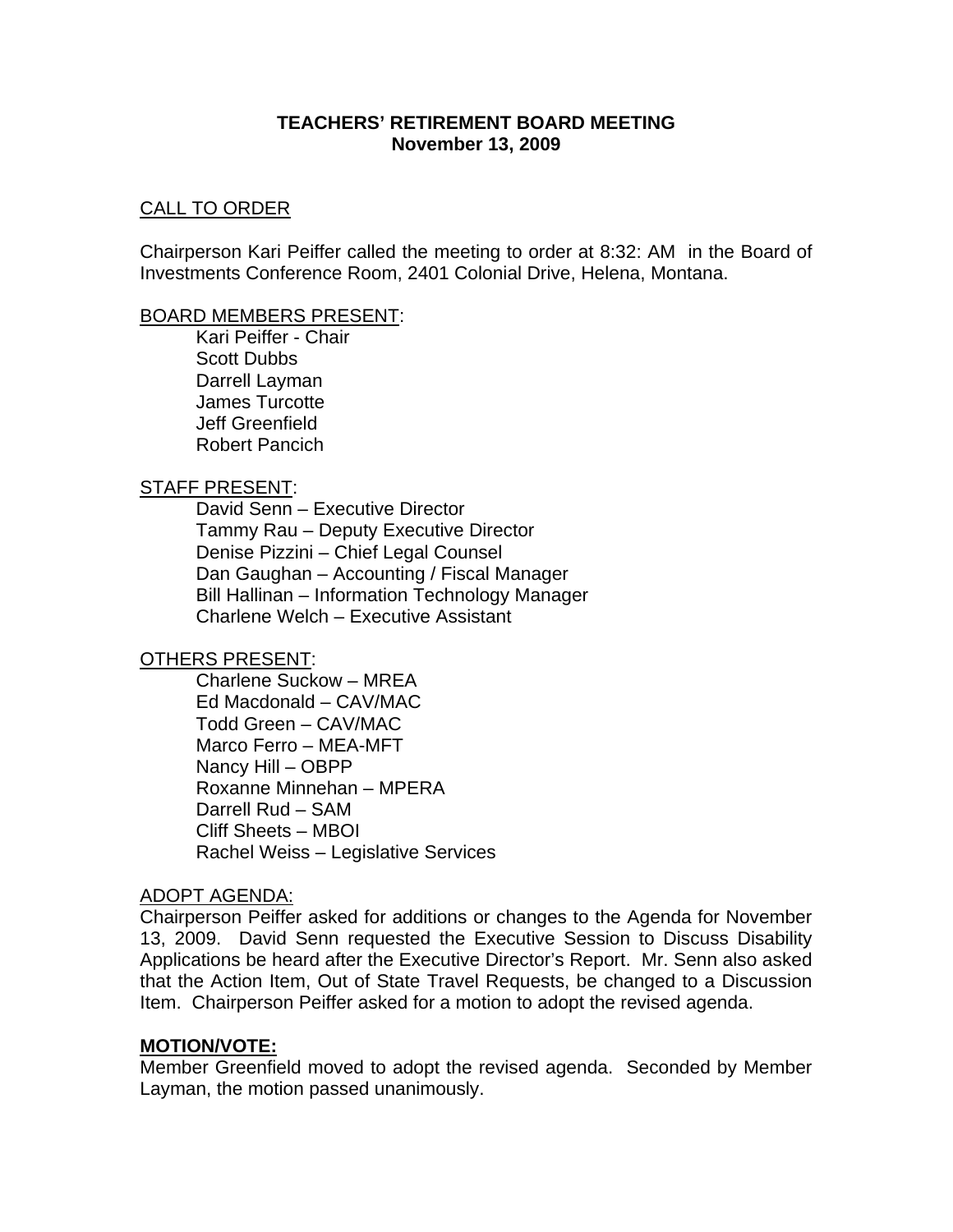### APPROVAL OF MINUTES:

Chairperson Peiffer called for changes to the September 18, 2009 Board Meeting Minutes. Finding none, Chairperson Peiffer requested a motion for approval of the September 18 board minutes.

### **MOTION/VOTE:**

Member Greenfield moved to approve September 18, 2009 board minutes. Seconded by Member Layman, the motion passed unanimously.

### PUBLIC COMMENT:

Chairperson Peiffer called for public comment on Board related items. No public comments were made.

#### ACTUARIAL VALUATION:

Ed Macdonald and Todd Green from the Cavanaugh Macdonald Consulting Firm presented the July 1, 2009 Actuarial Valuation.

### **MOTION/VOTE:**

Member James Turcotte moved to adopt the July 1, 2009 Actuarial Valuation. Seconded by Member Scott Dubbs, the motion passed unanimously.

### Break 10:00: AM

# EXECUTIVE DIRECTOR'S REPORT:

Mr. Senn reported the Rau School District had amended the bonus language in their collective bargaining agreement to comply with the administrative rule adopted by the Board in October to provide for an annual payment limit of 15% of the member's contract. Mr. Senn recommended the Board approve a settlement agreement, agreed to by the School District, to accept previously paid bonuses as limited by the Board adopted Administrative Rule and the District's amended collective bargaining language.

#### **MOTION/VOTE:**

Member Turcotte moved the Board accept the retroactive applications for Rau school district bonus payment. Seconded by Member Darrell Layman, the motion passed unanimously.

#### OCTOBER 29 & 30 SAVA COMMITTEE MEETING:

Mr. Senn informed the Board that during the Oct.  $29<sup>th</sup>$  and  $30<sup>th</sup>$  meeting the SAVA committee heard the actuarial reports for the TRS/PERS systems. The SAVA committee also heard from Mr. Carroll South regarding what happened to the financial markets and the impacts on the pension funds.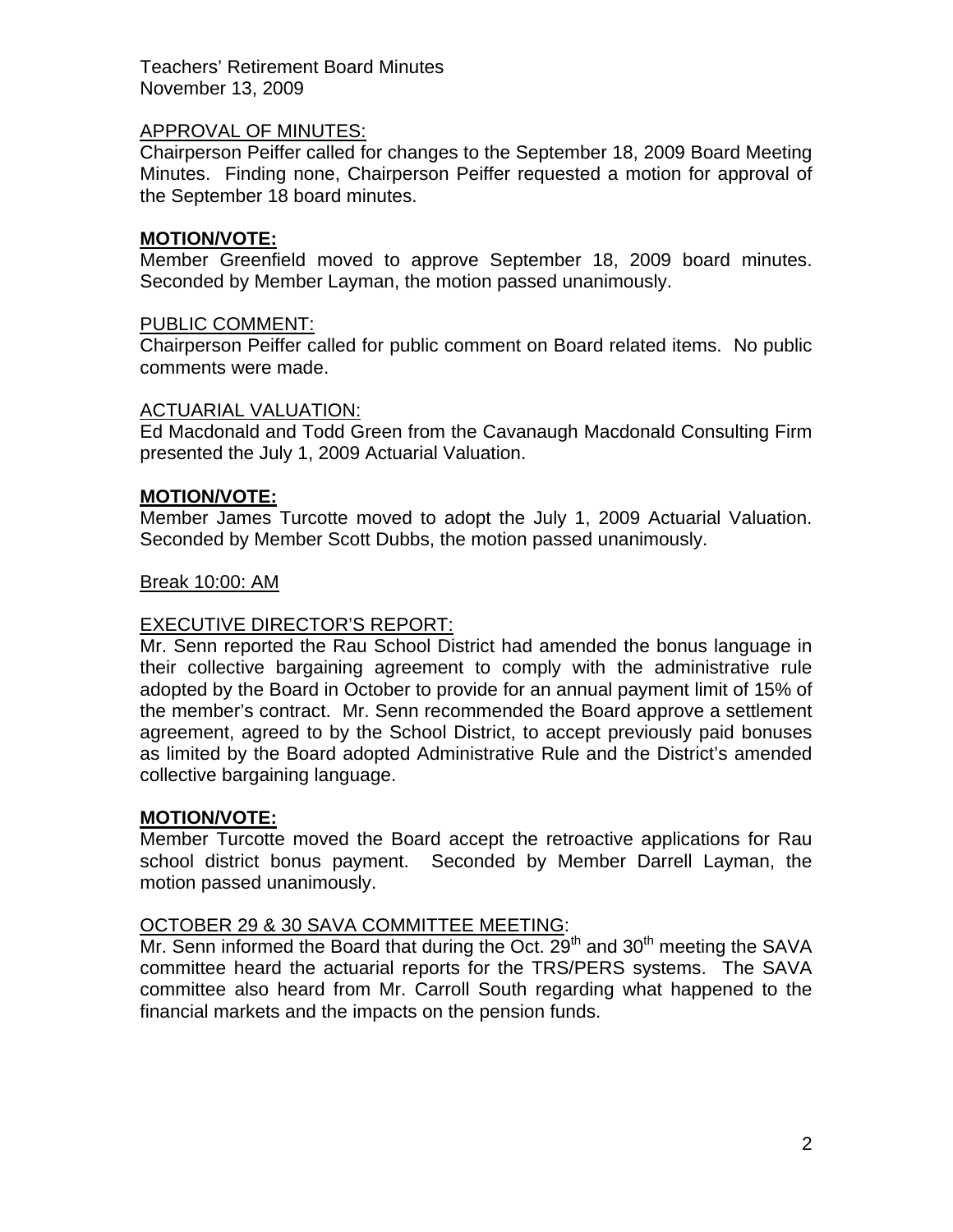During the HB 659 discussion, the SAVA committee decided to issue an RFP for plan design services and to use the system's actuaries for all cost calculations. The committee also discussed the issue of whether or not they needed to employ an actuary or plan design consultant. The Committee decided to hire a plan design consultant**.** 

Marco Ferro from MEA-MFT stated he was standing in for Tom Bilodeau who was at a retirement conference in Washington D.C. Mr. Ferro handed out to the Board copies of a modified TRS PRO Bill. Mr. Ferro commented on some of the items MEA-MFT was very concerned about that have been discussed before in SAVA committee meetings, and which particular items they would not support. Mr. Ferro stated specifically any imposition of a defined contribution plan for future employees or any option for new TRS hires to elect a defined contribution rather than a defined benefit plan. Mr. Ferro also thanked the TRS staff for coming to the MEA-MFT retirement seminars.

### 2011 LEGISLATIVE CONCEPTS:

 Mr. Senn report that as part of the biennial Executive Planning Process after the first of the year the Board would be asked to submit "legislative concepts" to the Governors Budget office by mid April 2010, with draft legislation due by mid September 2010. Historically, the Board's legislative concepts include housekeeping and funding proposals that focused on recent changes in federal laws and/or regulations.

 The Board discussed the funding proposals of requiring all (new hires) school district employees to be members of TRS, and to include all compensation paid to a working retiree by a TRS employer in the one-third earnings limit, this would include PERS, and TRS positions.

 Mr. Senn suggested a legislative committee be appointed to discuss and advise him on upcoming issues with regards to the SAVA committee and legislation. Member Dubbs and Member Greenfield stated they would be interested in taking part. Chairperson Peiffer appointed both Member Dubbs and Member Greenfield to sit on the legislative committee.

 Roxanne Minnehan, Executive Director, MPERA discussed the PERS Board's opposition to requiring all (new hires) school district employees to be members of TRS because transferring new employees would reduce the funding available to PERS to amortize current unfunded liabilities.

#### ANNUAL PER DIEM ELECTION FORM:

Mr. Senn explained that each year members of the TRS Board that are also public employees (teachers and administrators) who receive both the \$50 per diem while serving as a Board member and their regular salary for an overlapping period, must file a Multiple Public Employment Disclosure Form by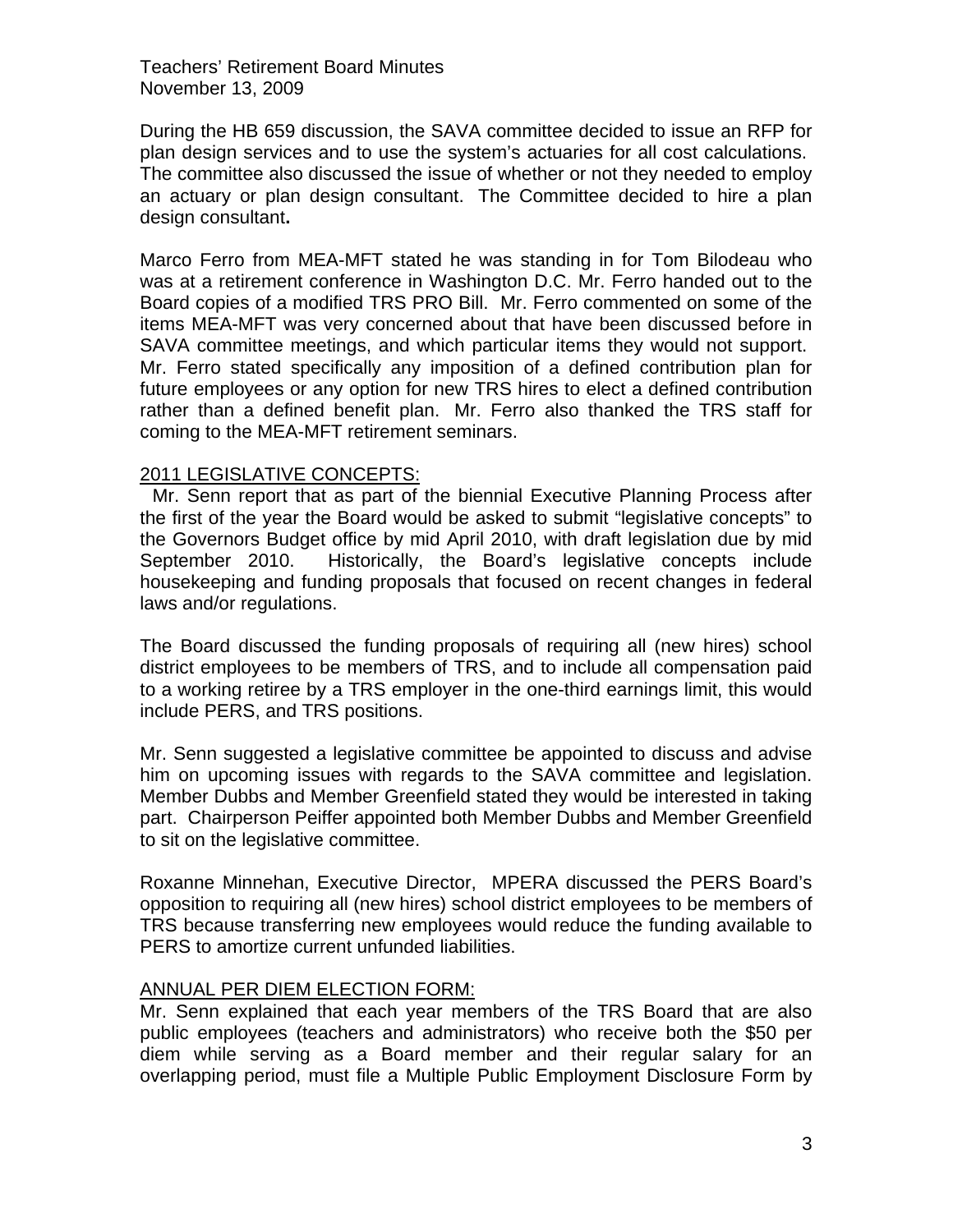December 15. He asked any board member needing to complete the disclosure form to contact him as soon as possible.

### EXECUTIVE SUMMARY:

The Legislative Auditor's office is in the final stages of completing their financial audit of the Teachers' Retirement System. TRS expects they will issue an unqualified opinion on financial statements with one audit recommendation that the Board seek funding to ensure the system is actuarial funded.

Mr. Senn made available to the Board a copy of the memo from Governor Schweitzer specifying the requirements for public participation in agency decisions.

### EXECUTIVE SESSION TO DISCUSS DISABILITY APPLICATIONS:

### **CLOSED MEETING**

Chairperson Peiffer directed the meeting to be closed at 11:30: AM to discuss and review disability applications since the individual's right to privacy of information pertaining to benefits clearly exceeds the merits of public disclosure.

#### **OPEN MEETING:**

#### APPLICATIONS FOR DISABILITY RETIREMENT BENEFITS:

#### **MOTION/VOTE:**

Member Layman moved to approve Marilyn K. Capron's disability. Seconded by Member Turcotte, the motion passed unanimously.

Member Turcotte moved to approve Ann P. Hall's disability. Seconded by Member Layman, the motion passed unanimously.

Member Dubbs moved to approve Verlin C. Salois' disability. Seconded by Member Greenfield, the motion passed unanimously.

Member Dubbs moved to approve Kelly Shaw's disability. Seconded by Member Greenfield, the motion passed unanimously.

#### OTHER BUSINESS:

# 2010 MEETING DATES – FEBRUARY 19, MAY 14, SEPT 10, & NOVEMBER 19:

#### JOINT TRS, PERS, & BOI MEETING – FEB. 19, 2010:

 Mr. Senn explained the Board of Investments has changed the date of their February meeting to February 9 and 10, 2010; therefore, he proposed since the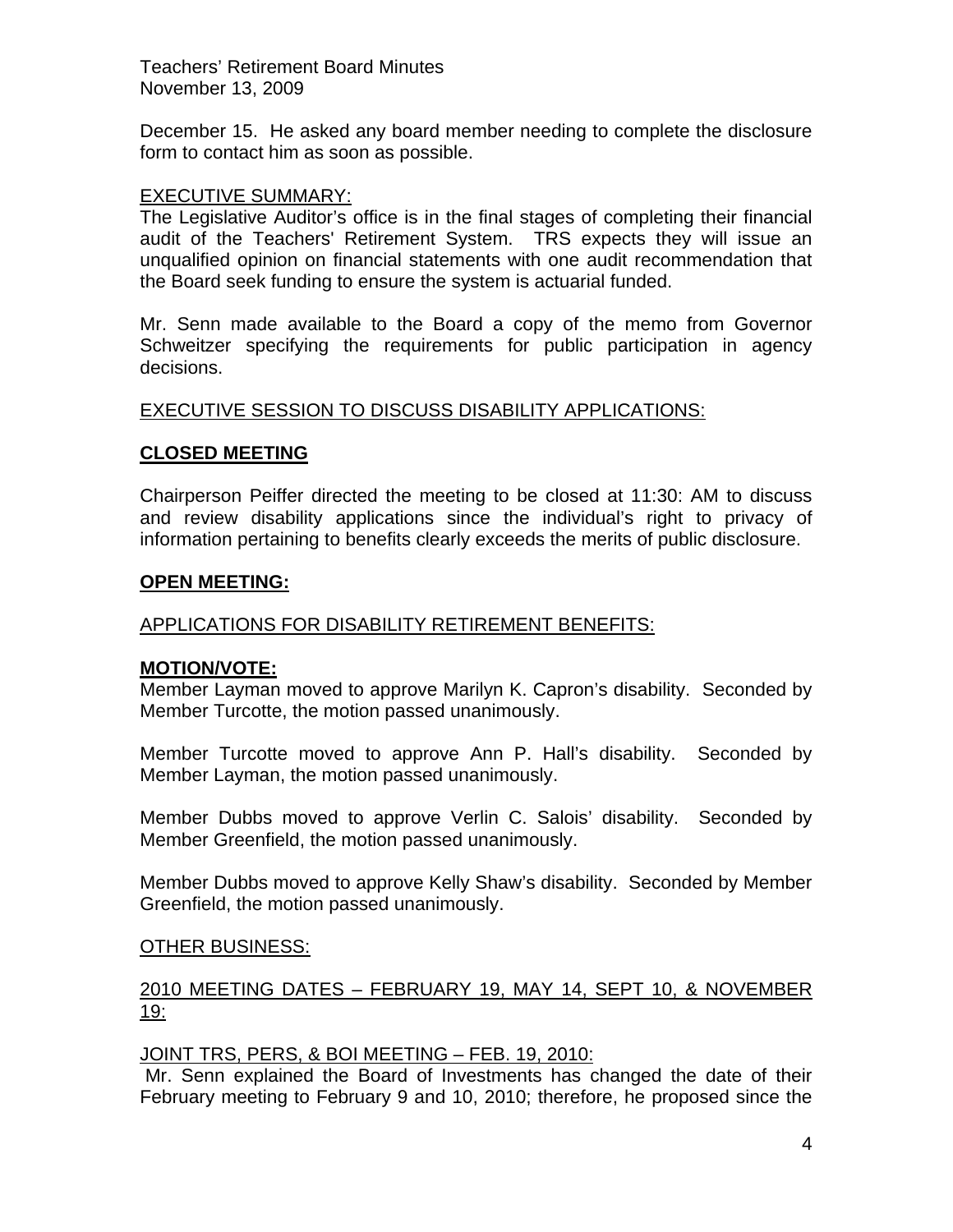Actuaries were going to be at the May  $14<sup>th</sup> TRS$  Board meeting a joint TRS, PERS, and BOI meeting could be scheduled to coincide with the May meeting. The consensus of the Board was to have a joint TRS, PERS, and BOI meeting on May 13, 2010, and the TRS Board meeting May  $14^{\text{th}}$ .

**MOTION/VOTE:** Member Dubbs moved the 2010 meeting dates be February 19, May 13 and 14, September 10, and November 19, 2010. Seconded by Member Pancich, the motion passed unanimously.

# 2009-10 GOALS AND OBJECTIVES:

 Mr. Senn reviewed the revisions made to the 2009-10 goals and objectives discussed at the May board meeting, and the changes made following that meeting and recommend the Board adopted the 2009-10 Goals and Objective as amended. Mr. Senn also remarked on the Board's Commitment Worksheet which assigned tasks to be completed over the next year. One of the tasks discussed hiring a Communication Officer; however, because the Board decided to postpone hiring a Communication Officer some of the tasks, including writing and developing newsletters, would need to be reassigned.

# **MOTION/VOTE:**

Member Layman moved to adopt Goals and Objectives as amended. Seconded by Member Dubbs, the motion passed unanimously.

# BOARD MEMBER COMMUNICATION POLICY AND POLICY ON POLICIES:

Mr. Senn reminded the Board that these draft policies were first reviewed by the Board in May 2009 and that the policies are now being recommended for formal adoption. TRS staff made minor editorial changes which were highlighted in the Board packet.

# **MOTION/VOTE:**

Member Turcotte moved that the Board adopt the Policy Governing Policy on Policies. Seconded by Member Greenfield, the motion passed unanimously.

# **MOTION/VOTE:**

Member Dubbs moved to adopt the Board Member Communication Policy. Seconded by Member Greenfield, the motion passed unanimously.

# LUNCH 12:00 PM

# FINANCIAL STATEMENTS, BUDGETS AND DELINQUENT AGENCY REPORTS:

Dan Gaughan summarized the Financial Statements, Budgets and Delinquent Agency Reports and reviewed with the Board how the financial statements were compiled utilizing the State's accounting system (SABHRS). Mr. Gaughan reminded the Board that one particularly big number that does not flow through the interim process or show up on the financial statements is the Market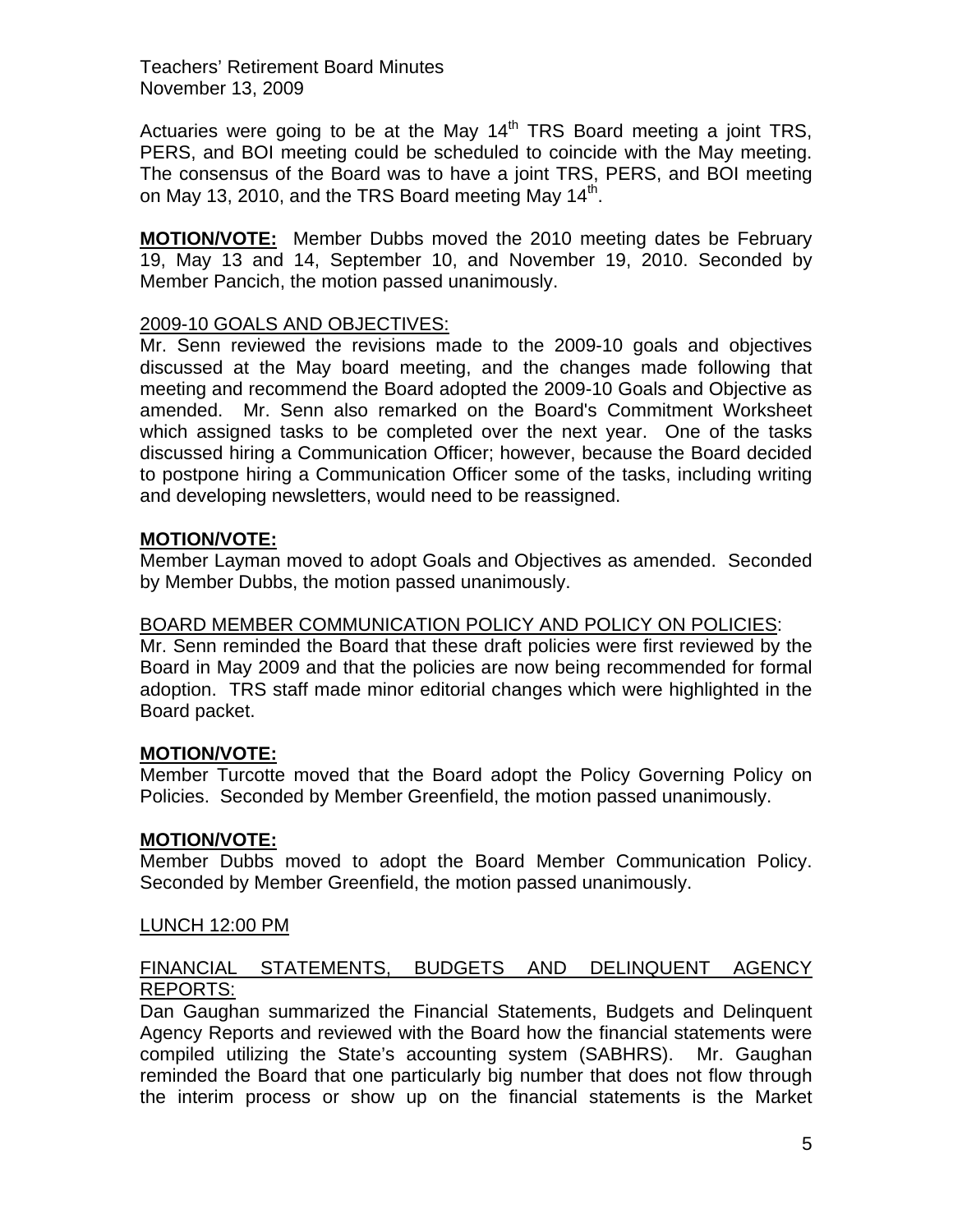Appreciation or Depreciation of Investments. Mr. Gaughan commented that this number could make a big difference in the financial statement.

Mr. Turcotte asked a question regarding the definition of Uncleared Collections. Mr. Gaughan explained that when the employer contributions are collected they are deposited in the State Treasury System and labeled Uncleared Collections until the payroll is edited and balanced.

### UPDATE ON IT STATUS:

Bill Hallinan reported the new system had been purchased and delivered to the TRS. However, it was decided to wait on buying the secondary backup system until there was a place for it in the State's data center. The delay will also give TRS time to learn the new system and take advantage of any future reduction in price. Mr. Hallinan stated that the new primary system was up and running and doing well. He offered to give the Board a tour in February when the full system would be online and fully operational.

#### NCTR ANNUAL CONFERENCE REPORT:

Mr. Senn and Member Layman reported on the 2009 NCTR conference held in Washington D.C.

# INVESTMENT REPORT:

Member Turcotte gave a brief summary which mentioned that the Board of Investments is still considering Hedge Funds but not in the near future. No near term inflation was expected in the next year and a half and interest rates would probably stay low for 9 months or so.

#### PERSONNEL COMMITTEE REPORT:

Board Members Dubbs and Layman meet with Jim Kerins to complete Mr. Senn's performance evaluation. Mr. Dubbs reported that the Committee gave Mr. Senn mostly outstanding ratings, as our Executive Director he is doing an excellent job. He also thanked Mr. Kerins for assisting with the evaluation process.

LEGAL COUNSEL'S REPORT:

# SETTLEMENT OFFER – WESLEY YOUNG:

# **MEETING CLOSED:**

Chairperson Peiffer directed the meeting to be closed at 2:06: PM to receive advice from counsel and discuss strategy in a legal matter.

# **MEETING OPEN:**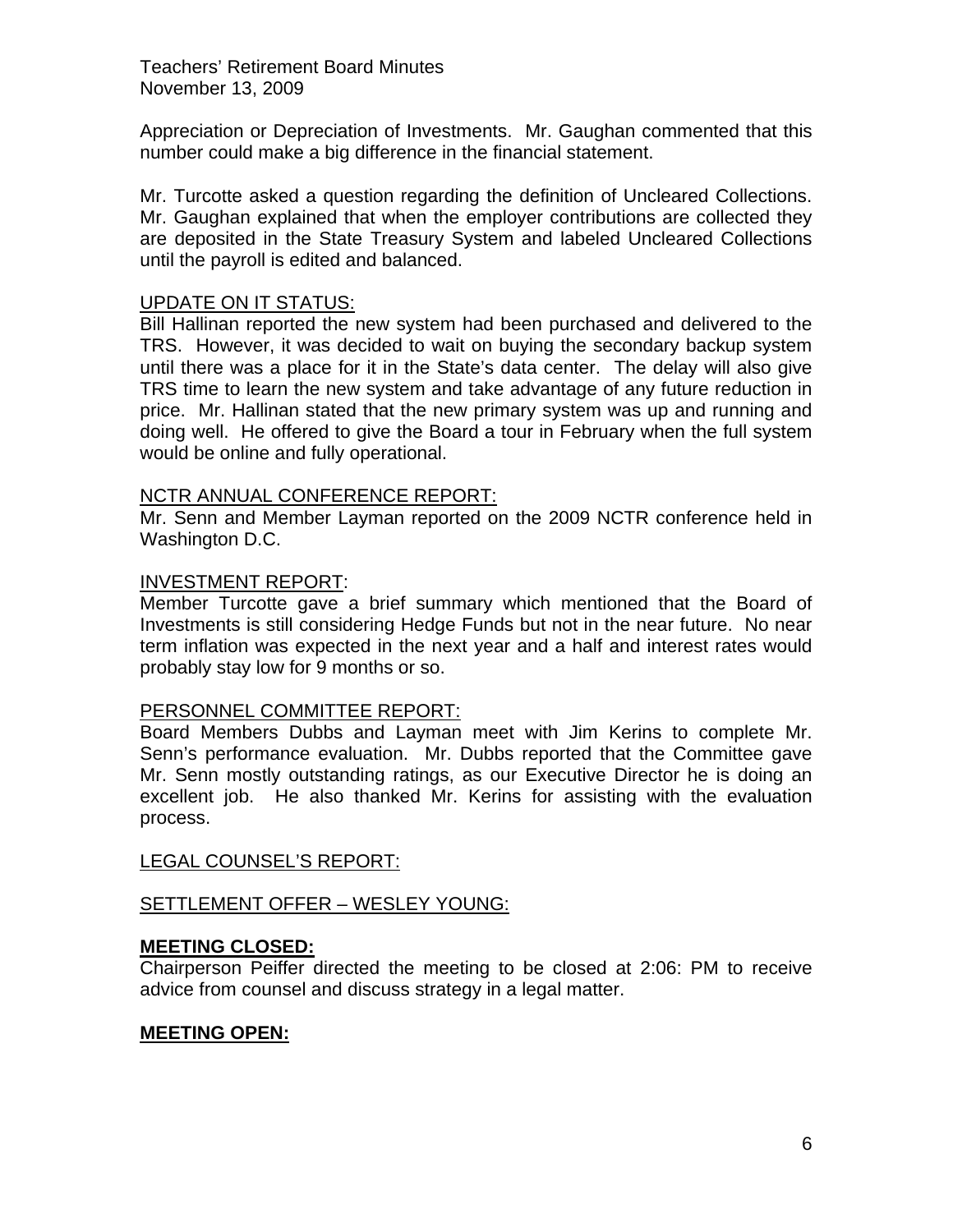# **MOTION/VOTE:**

Member Greenfield moved that the board approve settlement of this issue upon the material terms as set forth in the proposed settlement agreement before the Board today, with TRS staff authorized to make only clerical changes necessary to finalize the settlement agreement, without varying the material terms of the proposed agreement.

Member Greenfield also further moved that, should Mr. Young ultimately not execute the settlement agreement as approved by this Board, that TRS is directed to take all necessary steps to give effect to the original determination of the Board in this matter.

Seconded by Member Robert Pancich, the motion passed unanimously.

# LEGAL SUMMARY:

### Bowman

Ms. Pizzini informed the Board that the final settlement agreement in the Bowman matter had been fully executed and approved by the District Court as the Court's final determination of the appropriate beneficiary of Mr. Bowman. Ms. Pizzini advised the board that, based on the designation of the appropriate beneficiary, a benefit adjustment was being made to recover the TRS overpaid benefits from the date of Mr. Bowman's retirement, and that future administration of the benefits by TRS would be no different than for any other retired member's beneficiary – any terms of the settlement agreement requiring distribution of benefits beyond normal payment to the designated beneficiary are terms entirely within the responsibility of the two defendants to administer.

# Fuller

Ms. Pizzini informed the Board that Mr. Fuller had executed a settlement agreement with the Montana Department of Corrections (DOC) whereby the DOC would remit \$50,000 to TRS to be credited to the principal amount owed by Mr. Fuller for overpaid benefits. The \$50,000 payment has been received from DOC. TRS is not a party to the agreement. TRS staff will send a letter to Mr. Fuller acknowledging receipt of the \$50,000 payment and updating the information to Mr. Fuller regarding the amount now owed, including interest that continues to accrue until fully repaid.

#### Mavencamp

Ms. Pizzini informed the Board that discovery continues in the contested case with Mr. Mavencamp until December 31, 2009, and that hearing is scheduled for March 25, 2010. Ms. Pizzini reminded the Board that ex parte communications between TRS staff or any other party and any Board member pertaining to the Mavencamp matter are prohibited pending the Board's final decision in the matter.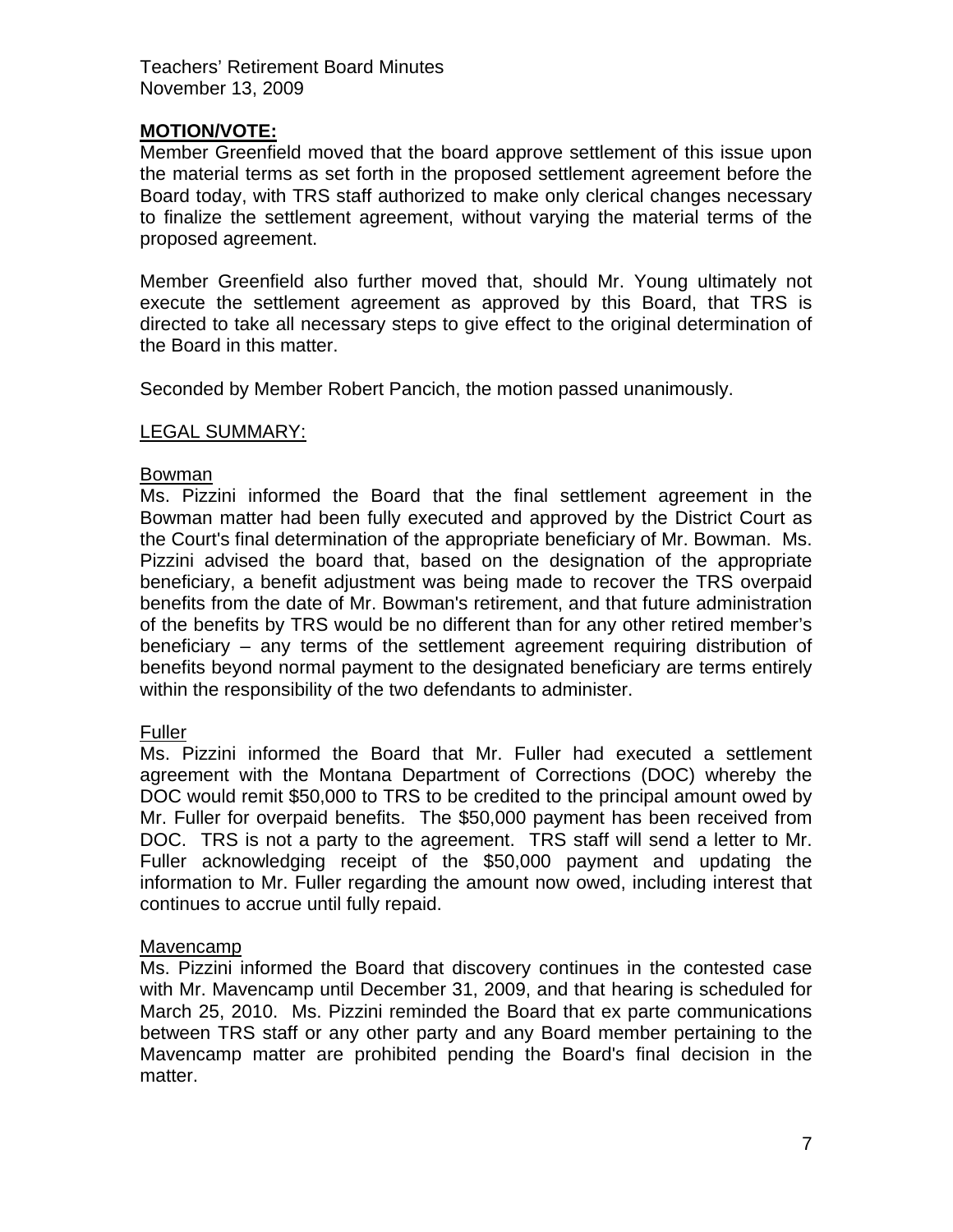# Farrier

Ms. Pizzini reminded the Board that Mr. Farrier's petition for judicial review based on TRS' refusal to recalculate his retirement benefit to include service credit for his time under the ORP will be heard in oral argument before the District Court (Judge Seeley) on December 1, 2009, at 10:30 a.m.

# BOARD FIDUCIARY DUTY AND LEGISLATIVE PROPOSALS:

Ms. Pizzini discussed with the Board some of the issues related to the Board's fiduciary duties in light of the work being done by the SAVA Committee to review and recommend legislative changes to the retirement system. Ms. Pizzini reminded the Board that its fiduciary duty of loyalty may bear upon the Board's ability to "participate in" or "support" a process that may have an objective of reducing benefits to current members.

Ms. Pizzini reminded the Board members most of them are also members of constituencies that have substantial interests in the benefits provided by TRS, and that people will be interested in their knowledge and views of the SAVA Committee process and recommendations.

Ms. Pizzini cautioned that Board members should be thoughtful in communicating their viewpoints and positions pertaining to issues that may implicate their fiduciary duties - "the Board should speak with a single voice." To the extent that a Board member is presenting his/her personal views, he/she should take care to make clear that they are not speaking on behalf of the Board or the retirement system. Ms. Pizzini indicated that the issue of the Board's fiduciary duties on this point will be considered further if necessary as the work of the SAVA Committee progresses.

# SUMMARY OF ISSUES:

Mr. Senn presented a quick review of the topics discussed. One of the subjects discussed was where, in the future, would supplemental funding for retirement benefits come from. Some of the choices that could be considered, which would certainly be reviewed by the courts, might be removing the GABA and or raising contributions for both employer and employee by ten percent. Mr. Senn wanted to bring this to the attention of the Board so this topic could be discussed in advance with an expectation the issue could possibly be raised during the 2011 Legislation session.

# RETIREMENT REPORTS:

# SERVICE RETIREMENTS AND SURVIVOR BENEFITS:

Mr. Senn proceeded to give the Service Retirements and Survivor Benefits report for the last quarter.